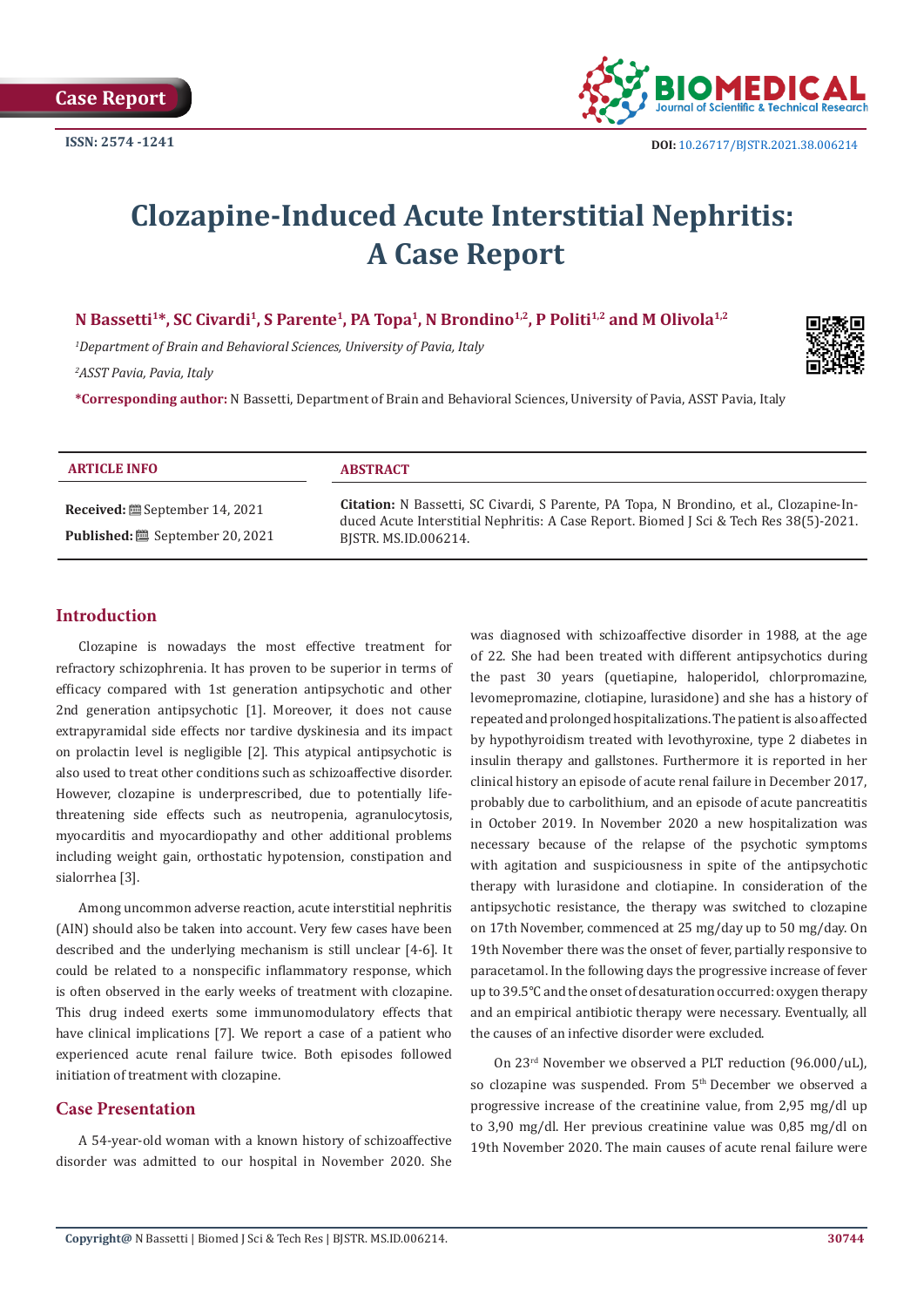excluded. The abdomen CT showed kidneys of normal size and morphology, without parenchymal bulks, stones or distension of the urinary tract, with a minimal edema of the perirenal fat on the left . The patient was evaluated by a nephrologist, who suggested to move her in the Unit of Nephrology to find the cause of the renal failure and to treat it. The cause was not established, but the renal function values gradually normalized. On 22nd December the patient was re-admitted to the Unit of Psychiatry. The patient's clinical and psychiatric conditions gradually improved, so she was dismissed on 28<sup>th</sup> January.

On 2nd February a new episode of psychomotor agitation and relapse of psychotic symptoms occurred and the hospitalization was necessary. The patient was suspicious and contentious and she had persecutory delusions. On 11<sup>th</sup> February, considering the patient's psychopatological conditions, clozapine was reintroduced. Again fever occurred after a single tablet of clozapine, followed by renal failure (06/02: creatinine value 1,19 mg/dl; 13/02 creatinine value 2,14 mg/dl, progressively increased up to 3,65 mg/dl in few days).

Evaluated by the nephrologist, a steroid therapy was prescribed and, on 16<sup>th</sup> February, the patient was moved again to the Unit of Nephrology. The diagnosis of iatrogenic interstitial nephritis caused by Clozapine was confirmed as diagnosis by exclusion and, after the stabilization of the renal function, the patient was retransferred to the Unit of Psychiatry. The therapy was switched to brexpiprazole: the renal function progressively improved up to 1,15 mg/dl and the patient's clinical conditions slowly improved, until the dismissing on 14th April. The case was followed up for 6 months and we observed a gradual recovery of the renal function: actually the creatinine value is 0,99 mg/dl.

## **Discussion**

To the best of our knowledge, this is the first case of clozapine-induced nephrotoxicity ever described in Italy. Acute interstitial nephritis is an immune-mediated condition featuring tubulo-interstitial inflammation and oedema. It can be infective, autoimmune or even idiopathic but more commonly it is induced by various drugs, such as NSAIDs and antibiotics like aminoglycosides and vancomycin [8-9]. The diagnosis of drug-induced acute interstitial nephritis is based on its clinical and laboratory manifestations, characteristic morphologic features of the kidney on biopsy, and the identification of a causative agent. In practice, satisfying all three criteria is fraught with limitations, particularly

in patients exposed to several potentially incriminated drugs [10]. In this regard, a possible limitation of our study is the lack of renal biopsy.

Our results are in agreement with previous evidence, reporting the importance of renal function monitoring prior to clozapine initiation and during titration. Moreover, it is fundamental when clozapine is prescribed together with other potentially nephrotoxic medications. Further, is it of great interest to remember that early recognition of this phenomenon, also involving nephrologists, leads to prompt intervention and adequate treatment.

# **Conflict of Interests**

The authors declare that there is no conflict of interests regarding the publication of this paper.

# **Consent**

Written informed consent was obtained from the patient for publication of this paper.

## **References**

- 1. [Leucht S, Komossa K, Rummel-Kluge C, Corves C, Hunger H, et al. \(2009\)](https://pubmed.ncbi.nlm.nih.gov/19015230/) [A meta-analysis of head-to-head comparisons of second-generation](https://pubmed.ncbi.nlm.nih.gov/19015230/) [antipsychotics in the treatment of schizophrenia. Am J Psychiatry](https://pubmed.ncbi.nlm.nih.gov/19015230/) [166\(2\): 152-163.](https://pubmed.ncbi.nlm.nih.gov/19015230/)
- 2. [Miller D \(2000\) Review and management of clozapine side effects. The](https://pubmed.ncbi.nlm.nih.gov/10811238/) [Journal of clinical psychiatry](https://pubmed.ncbi.nlm.nih.gov/10811238/) 61(8): 14-7.
- 3. [Iqbal MM, Rahman A, Husain Z, Mahmud SZ, Ryan WG, et al. \(2003\)](https://pubmed.ncbi.nlm.nih.gov/12839431/) [Clozapine: a clinical review of adverse effects and management. Ann Clin](https://pubmed.ncbi.nlm.nih.gov/12839431/) [Psychiatry 15\(1\): 33-48.](https://pubmed.ncbi.nlm.nih.gov/12839431/)
- 4. [Lally J, Al Kalbani H, Krivoy A, Murphy KC, Gaughran F, et al. \(2018\)](https://pubmed.ncbi.nlm.nih.gov/30059436/) [Hepatitis, Interstitial Nephritis, and Pancreatitis in Association With](https://pubmed.ncbi.nlm.nih.gov/30059436/) [Clozapine Treatment: A Systematic Review of Case Series and Reports. J](https://pubmed.ncbi.nlm.nih.gov/30059436/) [Clin Psychopharmacol 38\(5\): 520-527.](https://pubmed.ncbi.nlm.nih.gov/30059436/)
- 5. [Elias TJ, Bannister KM, Clarkson AR, Faull D, Faull RJ \(1999\) Clozapine](https://pubmed.ncbi.nlm.nih.gov/10513719/)[induced acute interstitial nephritis. Lancet 354\(9185\): 1180-1181.](https://pubmed.ncbi.nlm.nih.gov/10513719/)
- 6. [Chan SY, Cheung CY, Chan PT, Chau KF \(2015\) Clozapine-induced acute](https://pubmed.ncbi.nlm.nih.gov/26238137/) [interstitial nephritis. Hong Kong Med J 21\(4\): 372-374.](https://pubmed.ncbi.nlm.nih.gov/26238137/)
- 7. Røge R, Mø[ller BK, Andersen CR, Correll CU, Nielsen J \(2012\)](https://pubmed.ncbi.nlm.nih.gov/22831769/) [Immunomodulatory effects of clozapine and their clinical implications:](https://pubmed.ncbi.nlm.nih.gov/22831769/) [what have we learned so far? Schizophr Res. 140\(1-3\): 204-213.](https://pubmed.ncbi.nlm.nih.gov/22831769/)
- 8. Praga M, Gonzá[lez E \(2010\) Acute interstitial nephritis. Kidney Int](https://pubmed.ncbi.nlm.nih.gov/20336051/) [77\(11\): 956-961.](https://pubmed.ncbi.nlm.nih.gov/20336051/)
- 9. [Perazella MA, Markowitz GS \(2010\) Drug-induced acute interstitial](https://pubmed.ncbi.nlm.nih.gov/20517290/) [nephritis. Nat Rev Nephrol 6\(8\): 461-470.](https://pubmed.ncbi.nlm.nih.gov/20517290/)
- 10. [Raghavan R, Shawar S \(2017\) Mechanisms of Drug-Induced Interstitial](https://pubmed.ncbi.nlm.nih.gov/28284381/) [Nephritis. Adv Chronic Kidney Dis 24\(2\): 64-71.](https://pubmed.ncbi.nlm.nih.gov/28284381/)